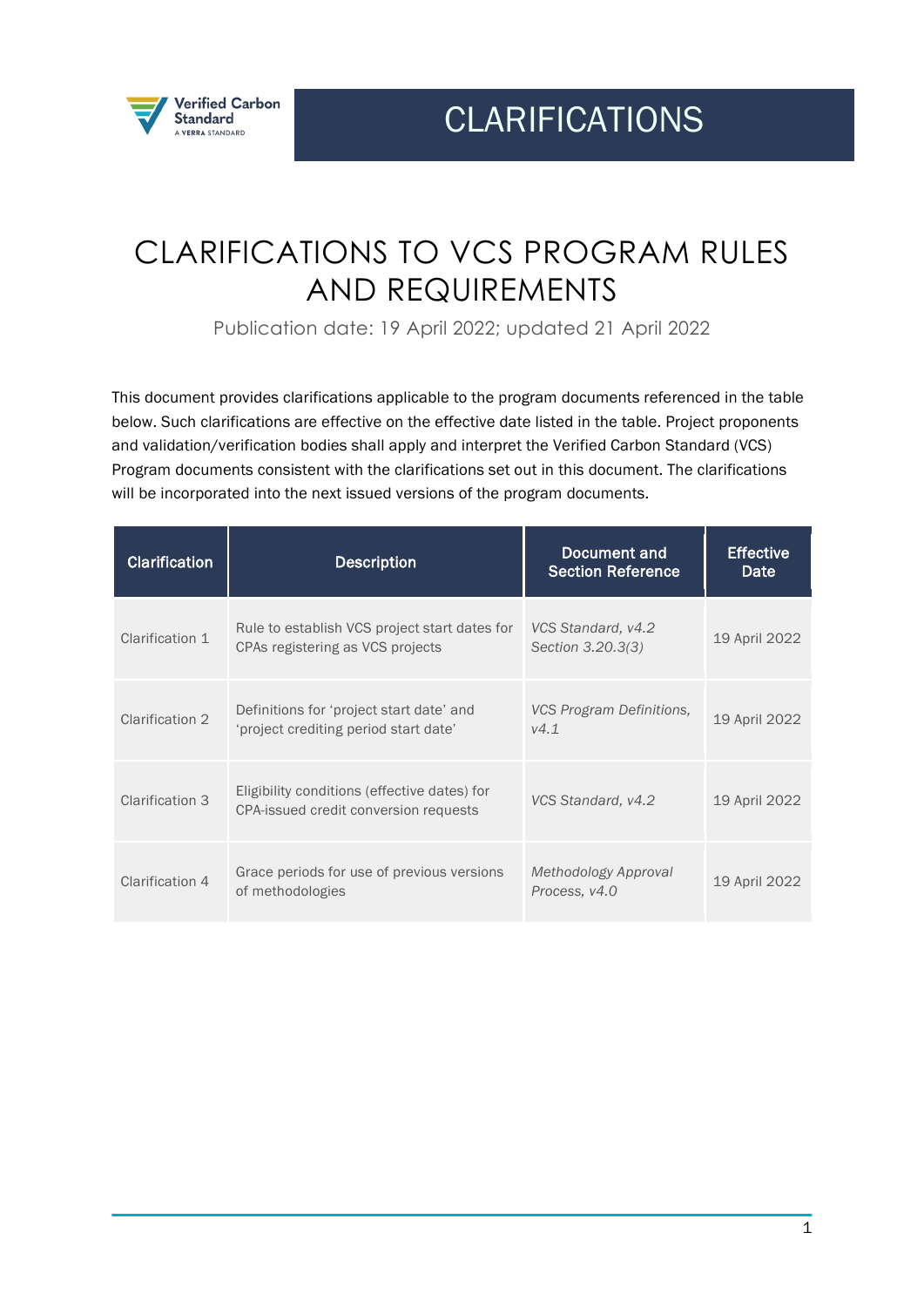

# **1 CLARIFICATION 1:** *VCS STANDARD, V4.2* **SECTION 3.20.3(3), RULE TO ESTABLISH VCS PROJECT START DATES FOR CPAS REGISTERING AS VCS PROJECTS (19 APRIL 2022)**

## **1.1 Background**

The intended purpose of *VCS Standard, v4.2* Section 3.20.3(3) was to serve as a check on the additionality of Clean Development Mechanism (CDM) Component Project Activities (CPAs). However, on 5 February 2021 Verra updated the VCS Program to set out eligibility conditions (effective dates) for projects registered under other GHG programs, and credits issued to such projects, to transition to the VCS Program by way of project registration or credit conversion.

As of that update, Section 3.20.3(3) no longer served as an additionality check. By establishing a common start date for all CPAs in the same CDM Program of Activities (PoA), Section 3.20.3(3) precluded some CPAs from transitioning to the VCS Program as standalone projects. By using the start date of the first CPA in the same PoA to begin reducing or removing emissions, VCS validation of some CPAs that joined PoAs later could not be completed by the relevant project start date deadline.

Verra has removed line (3) of Section 3.20.3 within the *VCS Standard, v4.2* as indicated below. For clarity, each CPA will be assigned a VCS project start date reflecting the date on which the specific CPA began reducing or removing GHG emissions. Further specification was added related to the implications of such start date for VCS validation deadlines.

## **1.2 Clarification to** *VCS Standard, v4.2,* **Section 3.20**

3.20.3 For projects registered under the CDM as a program of activities (PoA), the following applies:

- 1) Each component project activity (CPA) shall be registered with the VCS Program as a separate project accompanied by its associated program of activities design document.
- 2) [ADDED TEXT] The CPA shall have been included under the associated PoA within the relevant timeframe for projects to complete validation that is set out in Section 3.7. For example, for non-AFOLU projects, the inclusion date on the CPA inclusion form shall be within two years of the project start date.
- 3) **IREMOVED TEXTI <del>Each such</del> [ADDED TEXT]** The project shall be **[ADDED TEXT]** gap validated in accordance with Section 3.20.5(1) below.
- 4) [REMOVED TEXT] The project start date for such projects is the date on which the first activity under the program of activities began reducing or removing GHG emissions.
- 5) Validation shall be completed within the relevant project start date deadline, as set out in Section 3.20 (in this case, validation refers to validation of the first CPA under the associated PoA).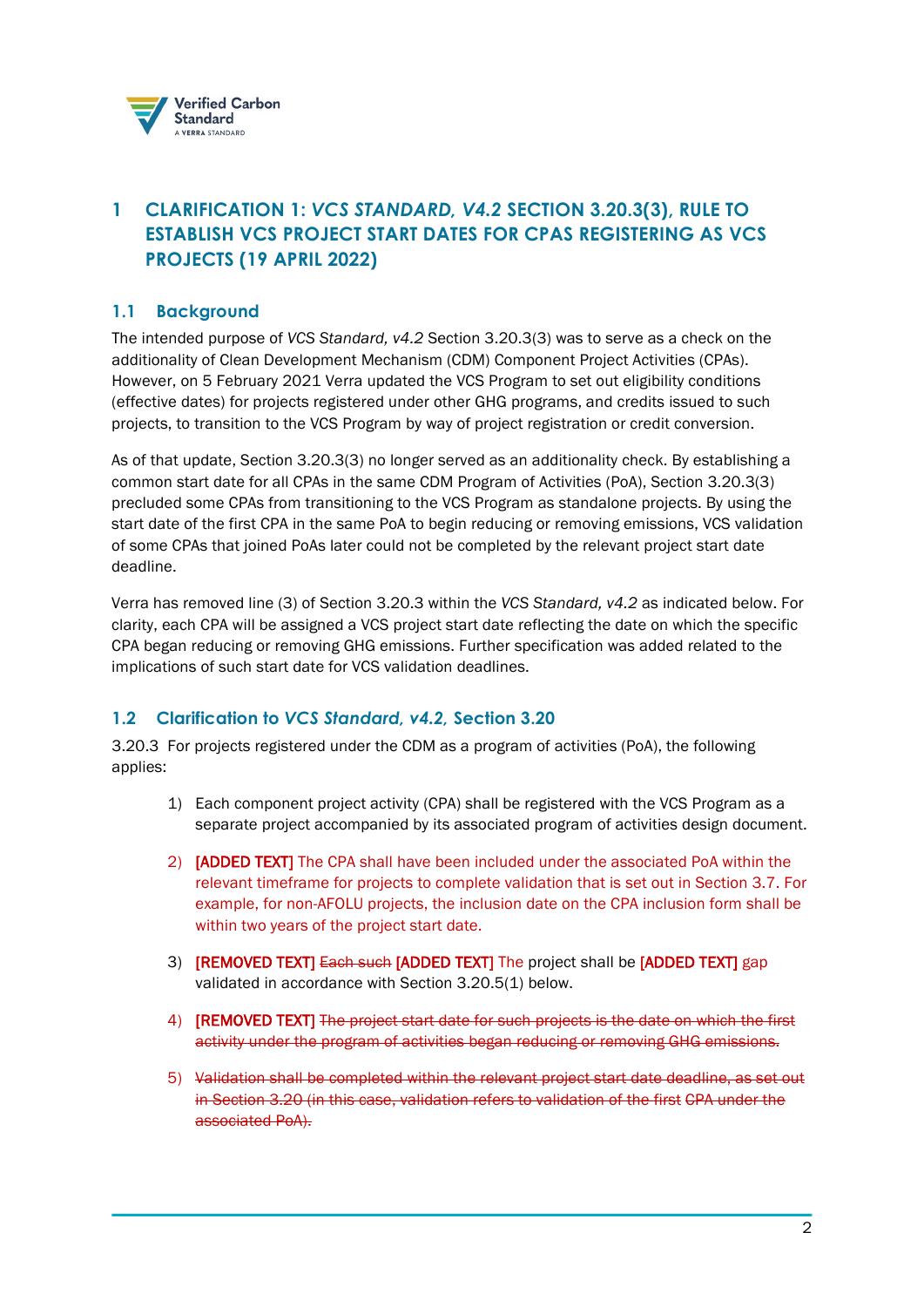

# <span id="page-2-0"></span>**2 CLARIFICATION 2:** *VCS PROGRAM DEFINITIONS, V4.1***, DEFINITIONS FOR 'PROJECT START DATE' AND 'PROJECT CREDITING PERIOD START DATE' (19 APRIL 2022)**

## **2.1 Background**

The *VCS Program Definitions, v4.1* included definitions for 'project start date' and 'project crediting period start date' that could result in inconsistencies in assigning a VCS project crediting period. The project crediting period must start on the same day as the project start date.

Verra has revised the definitions of 'project start date' and 'project crediting period start date' as follows.

### **2.2 Clarifications to** *Program Definitions, v4.1*

#### Project Crediting Period Start Date

The date on which the [REMOVED TEXT] first monitoring period commences [ADDED TEXT] project began generating GHG emission reductions or removals; equal to "Project Start Date"

#### Start Date

• The date on which the project began generating GHG emission reductions or removals; [ADDED TEXT] equal to "Project Crediting Period Start Date". Also referred to as "Project Start Date"; or….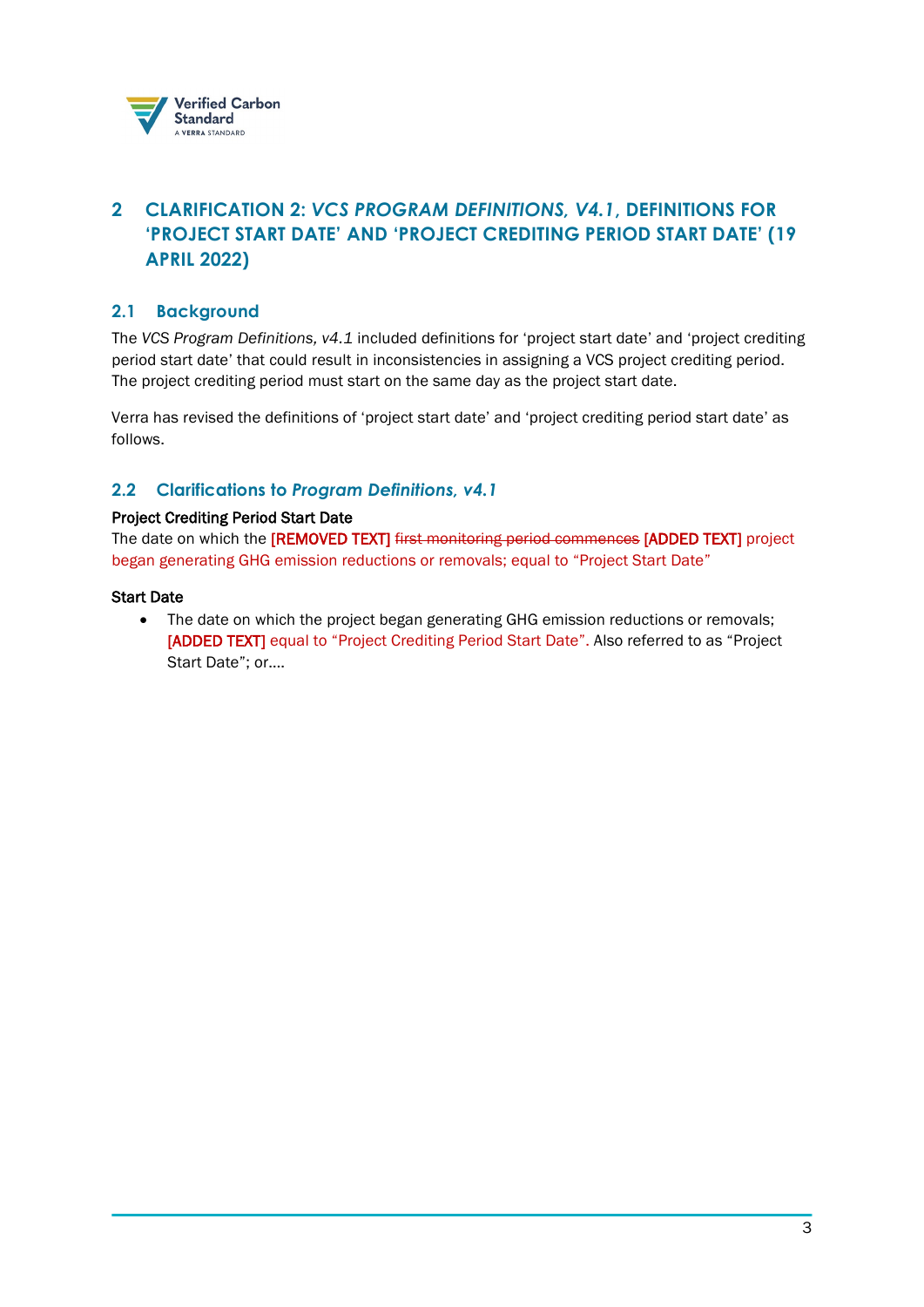

# <span id="page-3-0"></span>**3 CLARIFICATION 3:** *VCS STANDARD, V4.2,* **ELIGIBILITY CONDITIONS (EFFECTIVE DATES) FOR CPA-ISSUED CREDIT CONVERSION REQUESTS (19 APRIL 2021)**

## **3.1 Background**

This clarification provides additional detail about effective dates in Clarification 3 of *Errata & Clarifications, VCS Standard, v4.0 and Registration and Issuance Process, v4.0*; specifically for credit conversions for credits issued to CDM CPAs.

## **3.2 Clarifications to** *VCS Standard, v4.2,* **Appendix 2 Document History**

GHG credits issued to projects registered under an approved GHG program, with activities that are included within the scope of the VCS Program (see *VCS Standard, v4.2* Section 2.1), shall only be eligible to be converted into VCUs where one of the following is demonstrated:<sup>[1](#page-3-1)</sup>

- a. For GHG credits issued to a project that does not include afforestation and/or reforestation activities:
	- i) The project has an original project crediting period start date on or after 1 January 2016 with an approved GHG program; *or*
	- ii) Where the project has an original project crediting period start date from 1 January 2013 to 1 January 2016, the project has issued credits during the period 1 January 2016 to 5 March 2021, or has a status of "issuance requested" on the CDM Registry by 5 March 2021.
- b. [ADDED TEXT] For GHG credits issued to a CDM Component Project Activity (CPA) that does not include afforestation and/or reforestation activities:
	- i) The CPA is part of a Program of Activities (PoA) with an original program crediting period start date on or after 1 January 2016; or
	- ii) Where the CPA is part of a Program of Activities (PoA) with an original program crediting period start date from 1 January 2013 to 31 December 2015 and where the CPA has an original crediting period start date from 1 January 2013 to 31 December 2015, the CPA has issued credits during the period 1 January 2016 to 5 March 2021, or has a status of "issuance requested" by 5 March 2021; or
	- iii) Where the CPA is part of a PoA with an original program crediting period start date between 1 January 2013 and 31 December 2015 and where the CPA has an original crediting period start date on or after 1 January 2016, no prior credit issuance is required.

<span id="page-3-1"></span><sup>1</sup> GHG credits are deemed to have met these timelines where Verra confirmed (in writing, to the project proponent or an authorized representative) the credits' eligibility on or before 4 February 2021.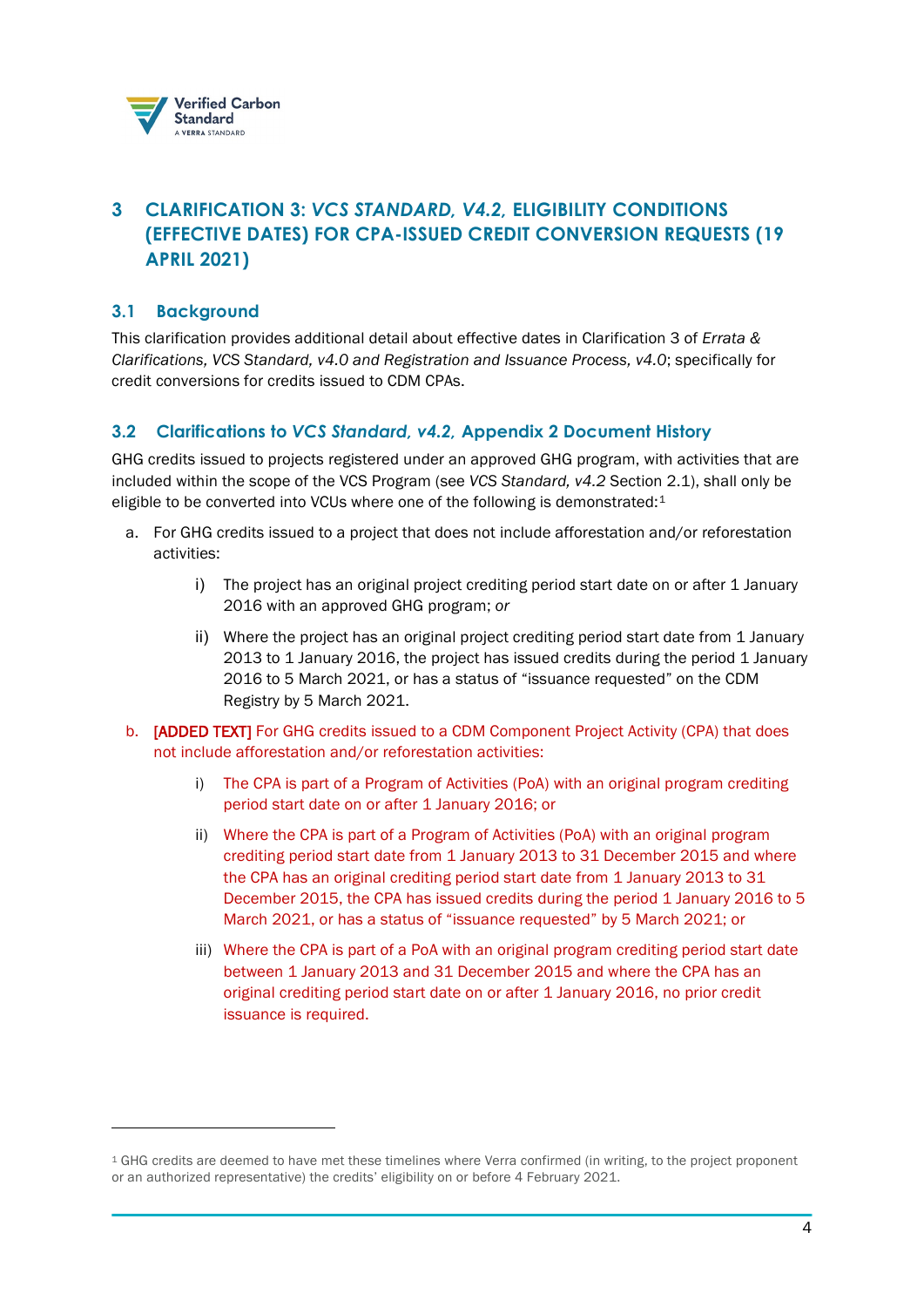

- c. For GHG credits issued to a project with afforestation and/or reforestation activities, the project was registered with an approved GHG program on or after 1 January [2](#page-4-0)013.<sup>2</sup>
- d. [ADDED TEXT] For GHG credits issued to a CDM CPA with afforestation and/or reforestation activities, the CPA is part of a PoA that was registered on or after 1 January 2013.

Further, the following applies with respect to vintages:[3](#page-4-1)

- a. For GHG credits issued to a project that does not include afforestation and/or reforestation activities, only GHG credits with vintages beginning on or after 1 January 2016 are eligible for conversion into VCUs.
- b. For GHG credits issued to a project with afforestation and/or reforestation activities, only GHG credits with vintages beginning on or after 1 January 2013 are eligible for conversion into VCUs.

<span id="page-4-0"></span><sup>2</sup> Note that for a project seeking to convert GHG credits to VCUs, a project with activities within the Agriculture, Forestry, and Other Land Use (AFOLU) sector must register under the VCS Program and the project will be required to deposit credits into the AFOLU pooled buffer account, in accordance with the *AFOLU Non-Permanence Risk Tool*. Such a project must first register under the VCS Program before any GHG credits may be converted into VCUs, given the risk of non-permanence (see *VCS Registration and Issuance Process, v4.1* Section 4.2.15(5)).

<span id="page-4-1"></span><sup>&</sup>lt;sup>3</sup> A project is deemed to have met these timelines where Verra confirmed (in writing, to the project proponent or an authorized representative) the project's eligibility on or before 4 February 2021.